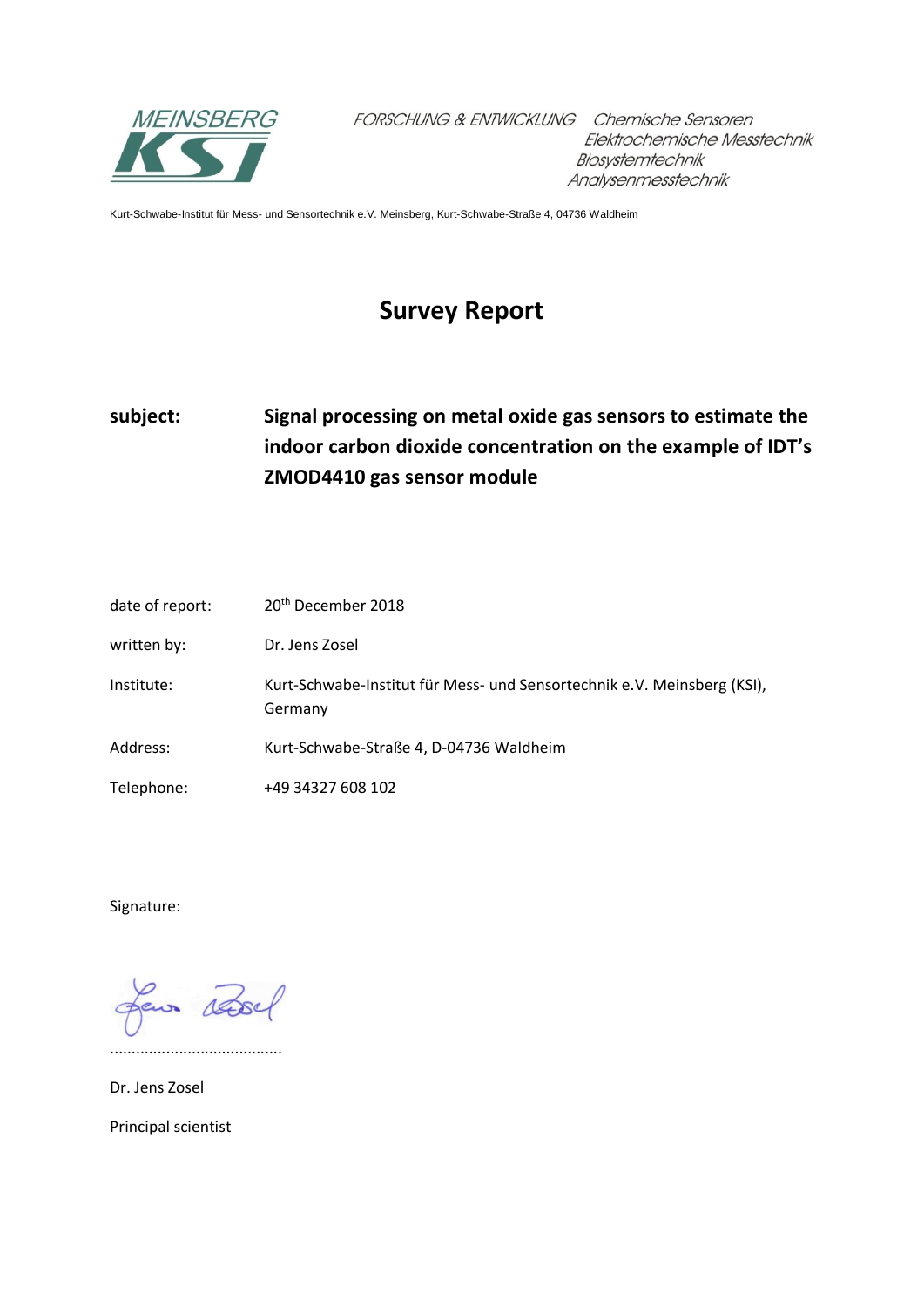## **Report**

Metal oxide gas sensors (MOX-GS) are applied extensively to characterize indoor air quality (IAQ). This indoor air quality is influenced by a variety of parameters such as concentrations of volatile organic compounds (VOC) and carbon dioxide (CO<sub>2</sub>) to address the most important gases [1]. To sum up all individual occurring VOC without discrimination the term "total volatile organic compounds" (TVOC) was introduced. The TVOC concentration in indoor air environments depends on human activities, evaporations from furniture, floor covers and equipment as well as from the air exchanged by conditioning or aeration  $[2]$ . Since TVOC and  $CO<sub>2</sub>$  are breath gas components, their temporal courses in populated rooms shows specific gradients. If more "exotic indoor environments" like green houses, indoor pools, industrial environment, laboratories, wine cellars and others are excluded, only TVOC can be emitted at significant rates from immobile sources.

Since  $CO<sub>2</sub>$  is the gas component with the most extensive knowledge on its impacts on human feeling and health, automatic control systems for indoor air quality are designed increasingly to use this  $CO<sub>2</sub>$ concentration as the reference input [3]. Although MOX-GS are not able to measure  $CO<sub>2</sub>$  directly, increasing efforts are observable in the last years to use their signals as reference input for air conditioning or aeration systems as well [4]. The motivation for this development comes with their availability as highly reliable, miniaturized and economic sensors and the fact that indoor air quality is governed to a considerable extent also by TVOC, which can be measured directly with MOX-GS. Furthermore, it is discussed intensively in the sensor community if it is possible to derive an estimated value for the  $CO<sub>2</sub>$  concentration (eCO<sub>2</sub>) from the signals from MOX-GS [5] by intelligent signal processing. Taking all above-mentioned facts into account, such a processing can indeed provide a trustable  $eCO<sub>2</sub>$  value, if the following preconditions are fulfilled:

- 1. The indoor environment contains no other significant source of  $CO<sub>2</sub>$  than human breath.
- 2. There is a resilient correlation between TVOC and  $CO<sub>2</sub>$  exhaled by humans.
- 3. TVOC, emitted by other sources than humans can be considered in the algorithm, for instance by a subtraction from the signals as an offset.

The first precondition can be easily observed and maintained in most indoor environments.

To find out to which extend the second precondition is valid in offices, meeting rooms and other suited indoor environments large studies were carried out. They prove that  $CO<sub>2</sub>$  is emitted by humans without physical or mental workout at a rate around 0.25 L/min [6] and that the rate of the emitted TVOC is more than 2 orders of magnitude smaller and differs strongly between persons, during daytime and can increase during and after physical workout [7, 8]. Furthermore, a baseline level of TVOC is observable which can be correlated to the mass of a healthy person. Therefore, postulating a constant relationship between the exhaled  $CO<sub>2</sub>$  and TVOC of a single person seems to be possible only on very short time scales of several minutes. But studies show that individual fluctuations of that relationship and variations between different persons are canceling out each other in a way that indeed a pattern for the TVOC/CO<sub>2</sub> relationship can be established if more than one person stays in the environment to be controlled [9].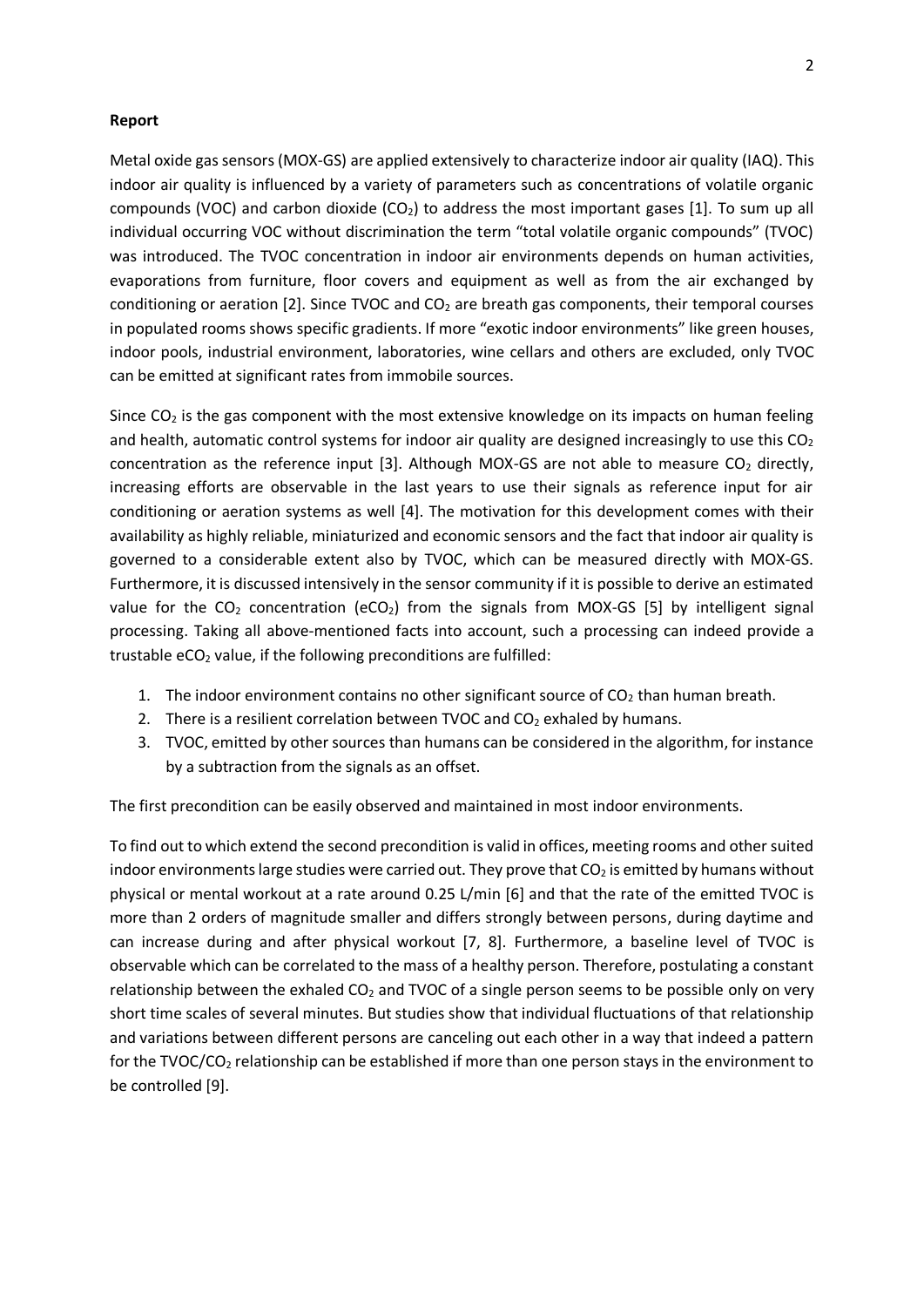The simplest form of that relationship is a linear one, described by the following equation:

$$
c(CO_2) = a + b \cdot c(TVOC)
$$
 (1)

with:

- $c(CO_2) = CO_2$  concentration
- c(TVOC) = TVOC concentration
- $\bullet$  a = additive constant ranging at around 400 vol.-ppm CO<sub>2</sub> in pollutant-free outdoor air
- $\bullet$  b = factor between exhaled CO<sub>2</sub> and TVOC

The third condition is difficult to establish, since a great variety of temporal and permanent TVOC sources can occur in indoor environments. One possibility to address this problem is the analyzes of the TVOC release rate of these sources: Furniture, floor covers and other immobile TVOC sources cause relatively long-term stable base concentrations of TVOC which can be considered, when the MOX-GS base line is established after turning them on. Temporal sources like burning candles or deodorants lead to an increase of TVOC concentration, which is significantly faster than that caused by human breathing. Taking these phenomena into account it seems therefore reasonable to use also temporal signal gradients as inputs for algorithms for estimating  $CO<sub>2</sub>$  concentration from TVOC concentration.

The company Integrated Device Technology (IDT) develops, produces and sells MOX-GS for several years. To enlarge their possible applications an algorithm for estimating  $CO<sub>2</sub>$  concentration for MOX-GS was developed and patented by IDT. This algorithm is based on the following considerations for ZMOD4410:

- 1. The  $eCO<sub>2</sub>$  value is calculated by the linear equation (1) from the TVOC concentration, where the constant a was set to 400 vol.-ppm.
- 2. The TVOC concentration measured by the MOX-GS is corrected by the algorithm by subtracting constant base levels and temporal increases which are much faster than could be caused by human breathing.
- 3. The maximum  $CO<sub>2</sub>$  concentration found in common indoor environments at any circumstances cannot exceed 5000 vol.-ppm. If the algorithm leads to higher concentrations, the values are cut back to this upper limit.

IDT carried out long-term tests in offices and meeting rooms by installing several MOX-GS ZMOD4410 together with infrared CO<sub>2</sub> sensors MX1102 (Onset Computer Corporation) in a closed vicinity to each other. From the results the constant b of equation 1 and the limits of temporal gradients of TVOC increase, which describe those caused by human breathing, were adjusted. As expected, the results also indicate that these parameters depend also on the size of the room to be controlled. Therefore, IDT can optimize the parameters after preliminary tests in a customer application. The tests carried out at IDT indoor environments proved so far, that it is possible to calculate  $eCO<sub>2</sub>$  values from MOX-GS signals with a deviation of less than 30 % of the measuring range.

KSI has inspected the measurement locations at IDT and checked the hardware used. Furthermore, KSI investigated the IDT algorithm in detail. It can be concluded that no error sources or misleading signal corrections have been found. Data recording, processing and analyzes are well documented and comprehensible.